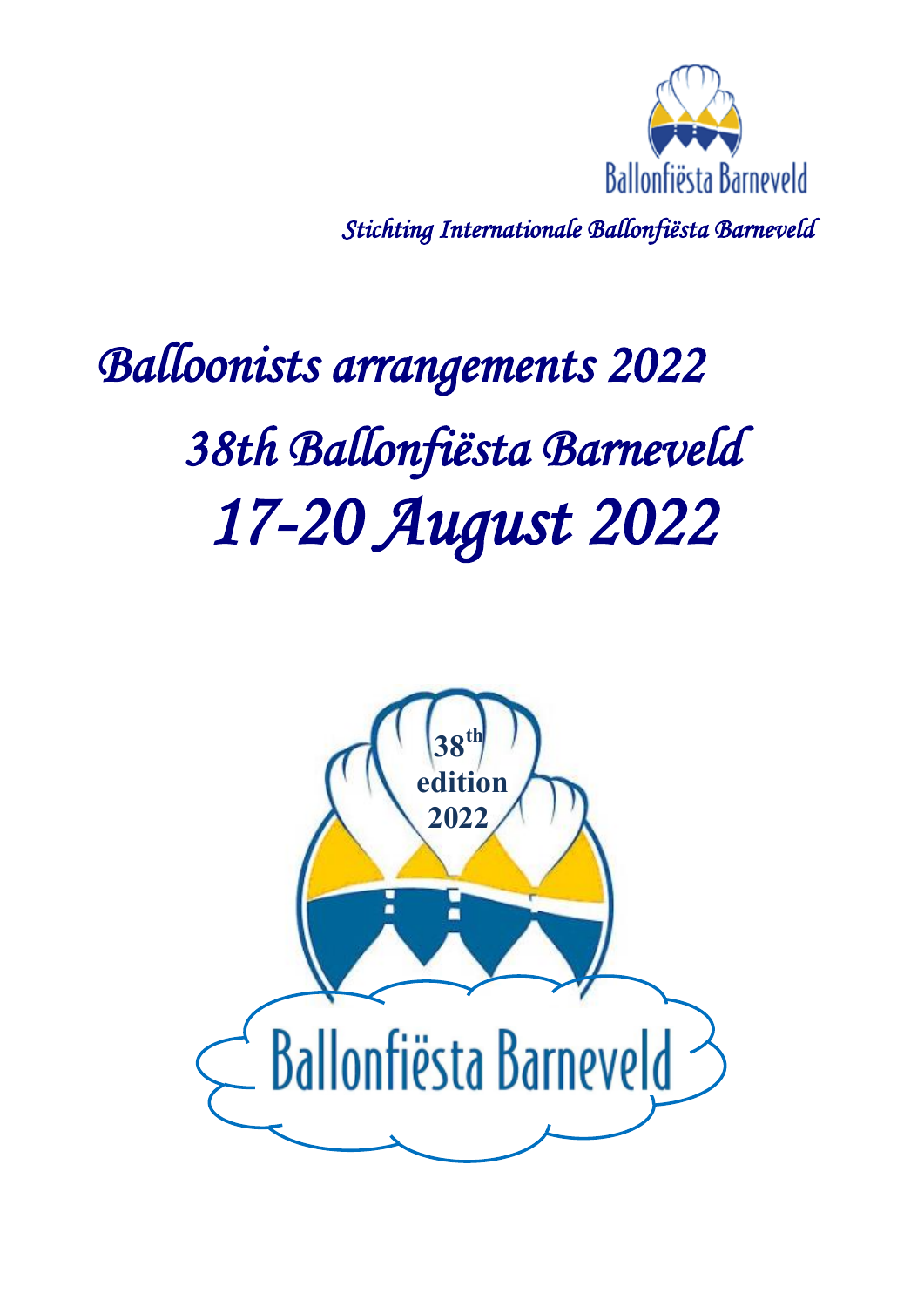### *Stichting Internationale Ballonfiësta Barneveld*

P.O. Box 91, 3770 AB Barneveld.

| Telephone general         | +31 342 494 286                                              |  |
|---------------------------|--------------------------------------------------------------|--|
| <b>Bank</b><br>VAT number | IBAN: NL80 RABO 0305 5878 03 BIC: RABONL2U<br>NL812281287B01 |  |

E-mail general info@ballonfiestabarneveld.nl<br>Website info@ballonfiestabarneveld.nl www.ballonfiestabarneveld.nl





#### **E-mail ballooning subjects ballonzaken@ballonfiestabarneveld.nl**

Balloonists arrangements 2022 **Document version 23-05-2022**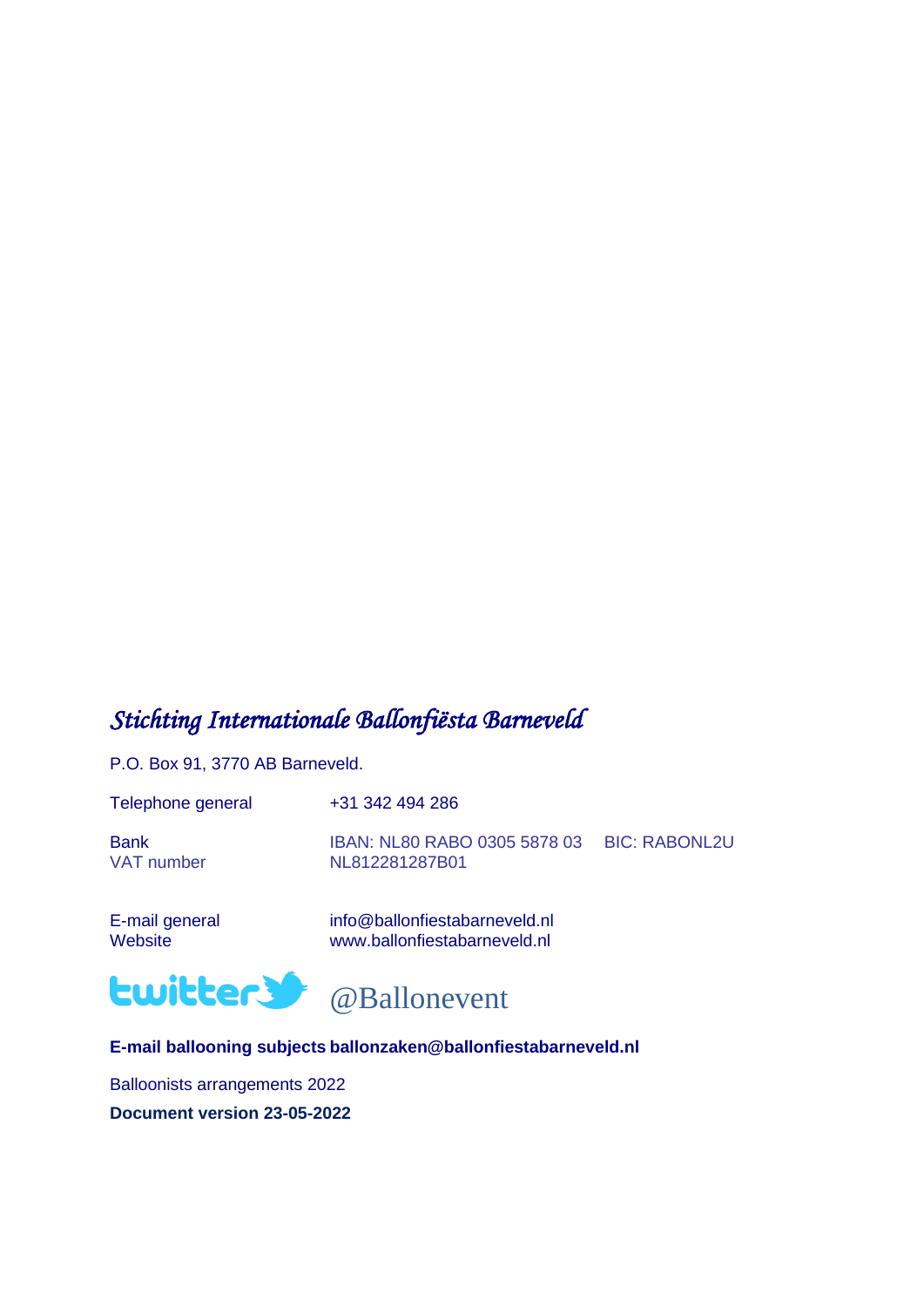Dear reader,

We are honoured to hereby present the balloonists arrangements brochure for our 38th international balloon festival.

#### **This year the event will take place from Wednesday the 17th until Saturday the 20 th of August on the Schaffelaar Estate in Barneveld.**

By means of this brochure you are informed about the various arrangements.

The first Dutch balloon flight took place two hundred years ago. In Barneveld a balloon festival has been organised for over Thirty years. It's ranked among the best balloon festivals in Holland. Also this year many hot air balloons and special shapes will take off from our unique location. There will also be an entertainment program for our many spectators. Every evening will end with a marvellous nightglow.

#### **Charity**

The regulations of Stichting Internationale Ballonfiësta Barneveld ("the foundation") state that in case of a surplus money will be donated to local charity.

Permits for events receive new rules every year, they are often related to safety. Further points for attention are described in the house rules paragraph.

#### Program and actual information

We are very busy preparing this year's program. When the program and the list of participating balloons is complete, it will be communicated through our website – www.ballonfiestabarneveld.nl -- (21.000 hits / year)

We need your support to make this year's festival possible. Therefore we ask you to read the following brochure, in which our balloonist arrangements are described.

Important details:

- We will deal with your application when we have received it in full
- The agreement is legally valid when you have received a confirmation
- During the Balloon Festival all data and technical demands will be checked by our flight director. This final check will determine whether you are eligible to participate in the event.

In case of any questions, please don't hesitate to contact Monique Hoogeslag, balloonists coordinator, by mail on ballonzaken@ballonfiestabarneveld.nl or Mobile +31 6 2350 5807

Yours sincerely, On behalf of Stichting Internationale Ballonfiësta Barneveld,

Jack de Jong, Chairman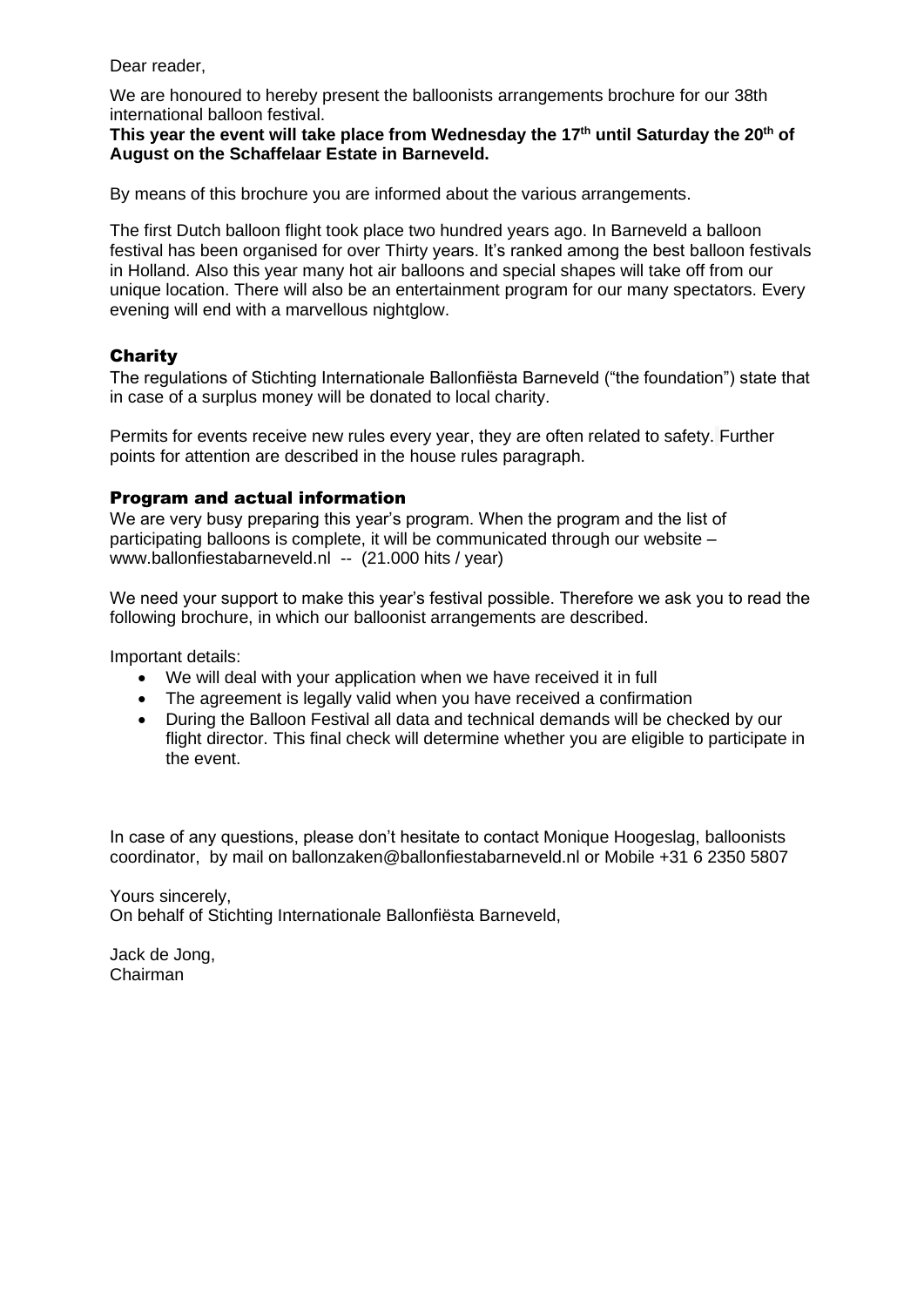#### **Balloonists arrangements**

We assembled several balloonists arrangements. You can apply for an arrangement by means of the application form. We send you a confirmation after receiving your completely filled in and signed application form. Admission tickets and other documents will be send to you at least fourteen days before the festival.

| The arrangements are:<br><b>Balloon volume</b><br>Nr.<br>A1<br>t/m 105.000 cuft.<br>A2<br>t/m 140.000 cuft.<br>A3<br>t/m 180.000 cuft.<br>t/m 250.000 cuft.<br>A4<br><b>A5</b><br>t/m 300.000 cuft.<br><b>EXCLUDE 21% VAT</b>                                       | 4 evenings<br>Cost €1880,-<br>Cost €2210,-<br>Cost €2520,-<br>Cost €3080,-<br>Cost €3530,-                                                            |
|---------------------------------------------------------------------------------------------------------------------------------------------------------------------------------------------------------------------------------------------------------------------|-------------------------------------------------------------------------------------------------------------------------------------------------------|
| Arrangement<br>A include                                                                                                                                                                                                                                            | Own passengers (maximum 10 per evening)<br>10 invitees-terrace admission tickets for passengers per evening<br>10 invitees-parking places per evening |
| $\Omega$<br><b>Arrangement B</b><br><b>Ballon volume</b><br>Nr.<br><b>B1</b><br>t/m 105.000 cuft.<br><b>B2</b><br>t/m 140.000 cuft.<br><b>B3</b><br>t/m 180.000 cuft.<br><b>B4</b><br>t/m 250.000 cuft.<br>t/m 300.000 cuft.<br><b>B5</b><br><b>EXCLUDE 21% VAT</b> | 'balloon for all 4 evenings, with passengers for foundation'<br>4 avonden<br>}<br>ł<br>} in deliberation<br>}<br>}                                    |
| <b>Arrangement B include</b>                                                                                                                                                                                                                                        | All passengers for the foundation                                                                                                                     |
| $C$ – in deliberation<br>$\Box$                                                                                                                                                                                                                                     | Special shape for 1 to 4 days, passengers for the foundation                                                                                          |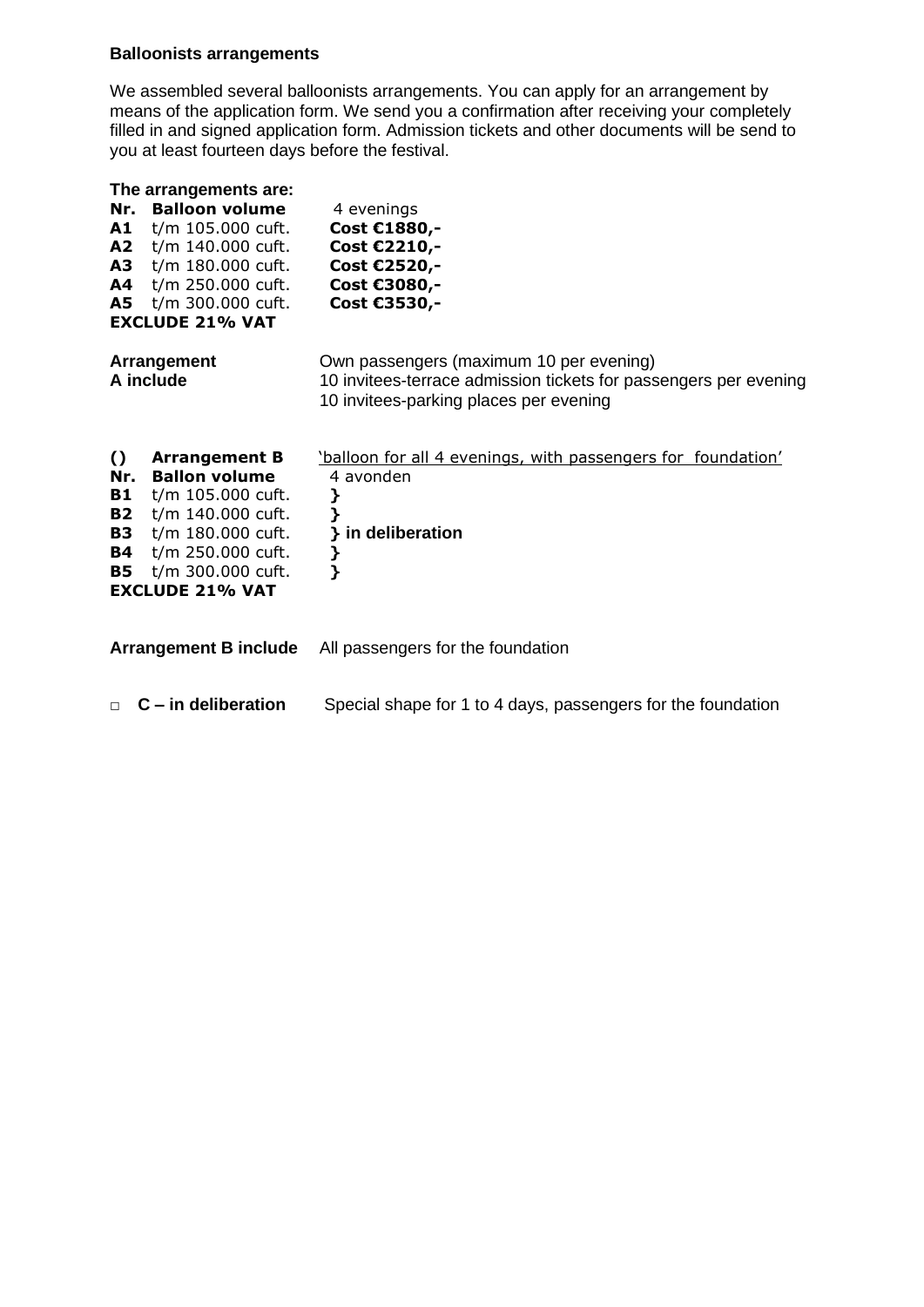#### **The foundation is using the next composition of the balloon teams: Balloon still 250.000 cuft: 1 pilot and 2 crewmembers Balloon above 250.000 still 300.000 cuft: 1 pilot and 3 crewmembers**

#### **The foundation offers pilots and crew:**

- **Every day:** Free tanking of the balloon(s)
- **Dinner coupons:** 1 per member of the balloon team per day.
- **Snack coupons:** 1 per member of the balloon team per day.
- **Beverage coupons:** 2 per member of the balloon team per day.
- **Every day:** Gift for the owner of the landing place, champagne and first flight certificate.
- **Wristband Pilot:** 1 per balloon team per day for access to the balloon terrain and the invitees-terrace.
- **Wristband Crew:** 1 per crew member of the balloon team per day for access to the balloon terrain and the invitees-terrace.
- **Wristband gas bottle:** for your gas bottles relates at de volume of the balloon.
- **Information and picture:** of the pilot and balloon on the website of the organisation (21.000 hits per year)
- **Information:** about the pilot and balloon given by the announcer on the festival area.
- □ Extra crew per day: (dinner coupons snack coupons en 2 beverage coins) à **€ 100,00 exclude 9% VAT** for 4 evenings
- In deliberation we could plan you in for the nightglow.

The program includes a **Friday outing** for pilots and crew. We planned to go to do something fun and we inform you about the content in the course in the balloon fiesta week.

#### **When the flying is cancelled because of the weather conditions:**

- For arrangement A, the expenses of the substitute flights are on your account
- For arrangement B, the expenses of the substitute flights are on the account of the SIBB.
- There will be no restitution of money. The organization itself has fixed costs to pay.

#### **New House Rules:**

- The tent for pilot briefing is only accessible for pilots and persons of the organization
- Pilot and crew badges must be worn visibly.
- Balloon teams receive dinner vouchers, snack vouchers and consumption coins only to use on the balloon team and volunteer terrace or tent (next to the main bridge).
- Closing of catering on Wednesday, Thursday, Friday at 1 am and on Saturday at 11.30 pm. These times have been set by the issuer of the permit for the event.
- It is not allowed to take consumptions from the terrace to the take-off site.
- The take-off area and the access paths must be driven at walking pace.
- **Crew members must be at least 16 years old.**
- **A passenger must be at least 12 years old.**
- Persons under the age of 16 must stay with their supervisor while preparing the balloons for the ascent of the last balloon. Safety and liability are the reason for this.
- Strict safety rules apply to the mobile gas filling station. We ask specific attention for the supply and discharge routes to and from the filling station. You have to connect at the back of the queue to ensure smooth flow. On the first evening, the employees attach a wrist strap to the gas bottle. The strap must remain on the gas bottle every evening.
- All aviation matters have been mandated to the Flight Director by the board, you must follow all relevant instructions.
- The Launchmaster gives permission to take off. The release of the Quick Release is always carried out by and under the responsibility of the pilot, and only after the relevant permission has been obtained.
- The pilot is at all times responsible for the balloon flight.
- You must report special circumstances to the Flight Director and state this on the landing form.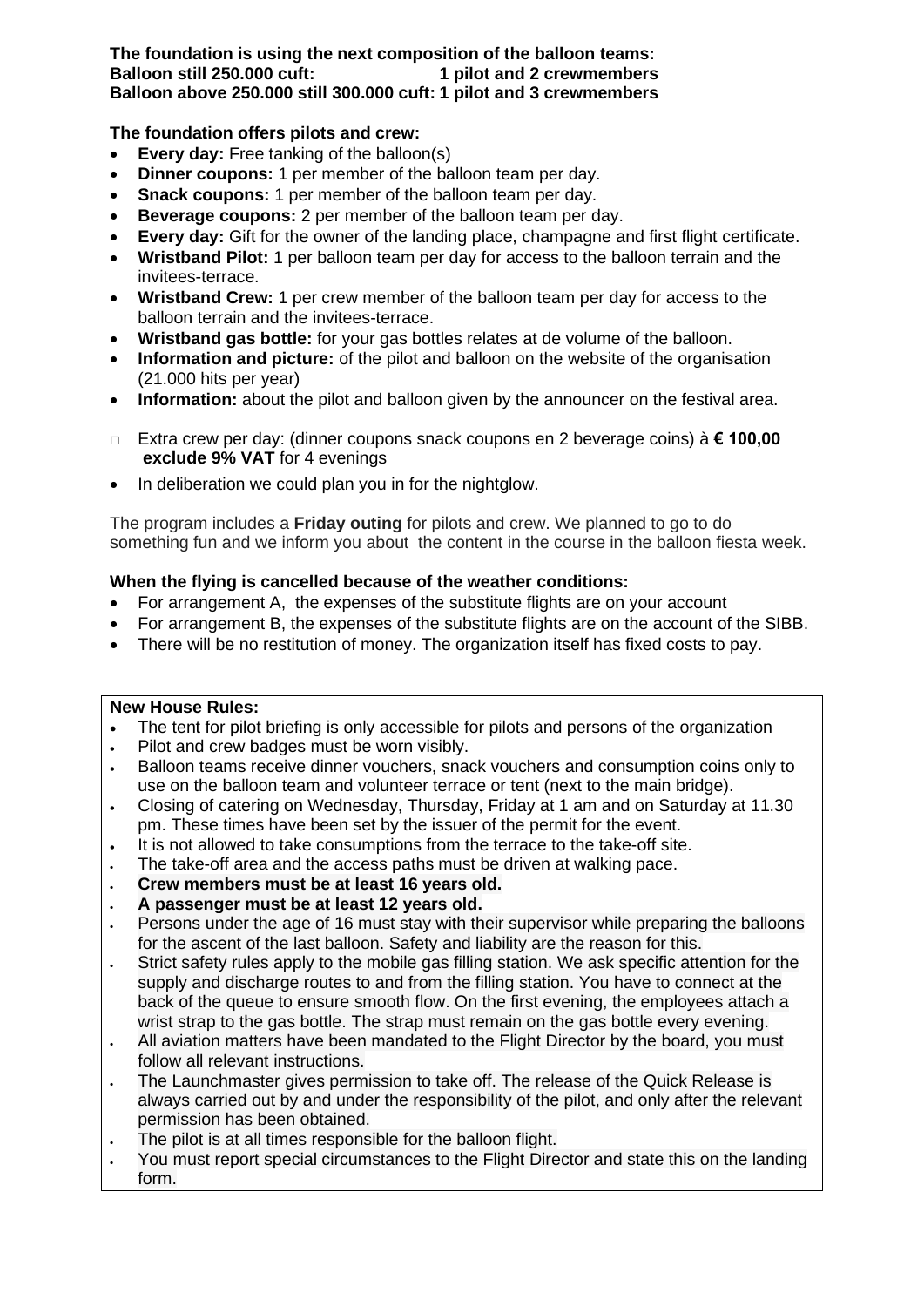#### **Admission conditions:**

- Declaration form arrangements & Pilots (part of this brochure)
- Picture of the pilot.
- Brief general information about the pilot.
- Picture of the balloon.
- Brief general information about the balloon.
- Application to all necessary (technical) demands. These will be checked by our flight director.

We send you a confirmation after receiving your completely filled in and signed declaration form. **At that time, there is a final notification**. Admission tickets and other documents will be send to you at least 14 days before the festival.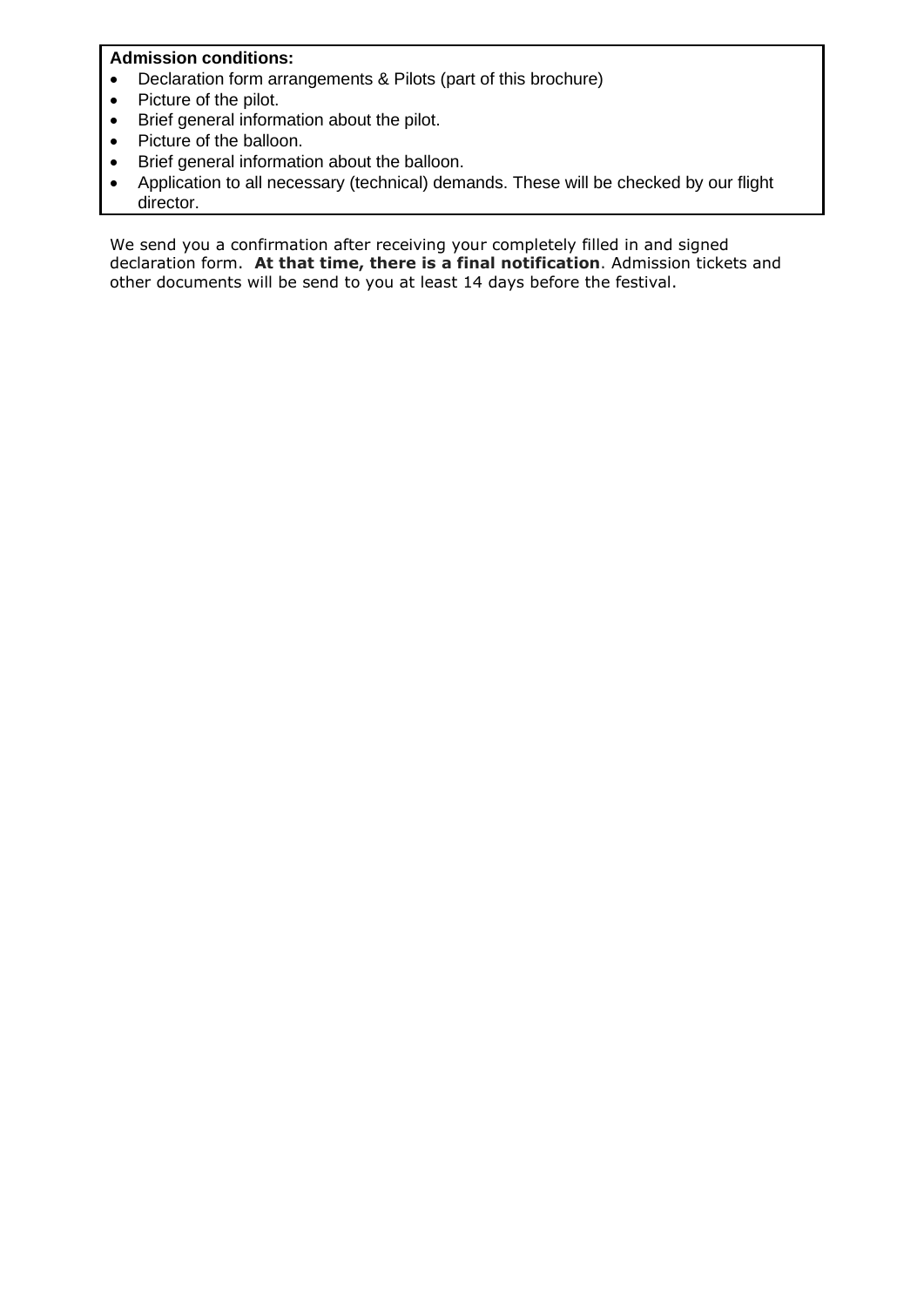|                                                                                                    | Declaration form arrangements & pilot Ballonfiësta Barneveld 2022                    |  |
|----------------------------------------------------------------------------------------------------|--------------------------------------------------------------------------------------|--|
|                                                                                                    |                                                                                      |  |
|                                                                                                    |                                                                                      |  |
|                                                                                                    |                                                                                      |  |
|                                                                                                    |                                                                                      |  |
|                                                                                                    |                                                                                      |  |
|                                                                                                    |                                                                                      |  |
| Please fill in with capitals and mark your choice                                                  |                                                                                      |  |
| Nr. L                                                                                              | Balloon volume costs for all 4 days exclude 21% VAT                                  |  |
| Own passengers                                                                                     | Passengers for the foundation                                                        |  |
| □ A1 - t/m 105.000 cuft € 1.880,-                                                                  | $\Box$ B1 – t/m 105.000 cuft }                                                       |  |
| $\Box$ A2 – t/m 140.000 cuft $\epsilon$ 2.210,-                                                    | $\Box$ B2 - t/m 140.000 cuft }                                                       |  |
| $\Box$ A3 – t/m 180.000 cuft $\epsilon$ 2.520,-<br>$\Box$ A4 - t/m 250.000 cuft $\epsilon$ 3.080,- | $\Box$ B3 - t/m 180.000 cuft } in deliberation<br>$\Box$ B4 – t/m 250.000 cuft }     |  |
| $\Box$ A5 – t/m 300.000 cuft $\epsilon$ 3.530,-                                                    | $\Box$ B5 - t/m 300.000 cuft }                                                       |  |
| $\Box$ C – in deliberation                                                                         |                                                                                      |  |
|                                                                                                    | x Extra crew (Diner-& snack bon, 2 coins) à € 100,00 (exclude 9% VAT) for all 4 days |  |
| Participant daily programme on Friday: □ Yes or □ No                                               |                                                                                      |  |
|                                                                                                    | Participant ballooning for volunteers on Saturday morning : □ Yes or □ No            |  |
|                                                                                                    |                                                                                      |  |
|                                                                                                    |                                                                                      |  |
|                                                                                                    |                                                                                      |  |
|                                                                                                    |                                                                                      |  |
|                                                                                                    |                                                                                      |  |
| Pilot license meets the experience requirement $\Box$ Yes / $\Box$ No                              |                                                                                      |  |
|                                                                                                    |                                                                                      |  |
|                                                                                                    | Hours of flights: More then 25 hour on used type of balloon: □ Yes or □ No           |  |
|                                                                                                    | Balloon registration: Manufacturer: Type: Volume: 1990.                              |  |
|                                                                                                    |                                                                                      |  |
| Air Operator Certificate nr: Valid:                                                                |                                                                                      |  |
|                                                                                                    |                                                                                      |  |
|                                                                                                    |                                                                                      |  |
|                                                                                                    |                                                                                      |  |
|                                                                                                    |                                                                                      |  |
|                                                                                                    | Legal liability: $\qquad \qquad$ (At least $\epsilon$ 750.000,=)                     |  |
| Passenger's liability: □ Yes or □ No<br>Total number of people in balloon team:                    | Number of passengers: ____________                                                   |  |

We request you to mail this application form to Monique Hoogeslag, Balloonists Coordinator, by using [ballonzaken@ballonfiestabarneveld.nl](mailto:ballonzaken@ballonfiestabarneveld.nl)

We send you a confirmation after receiving your completely filled in and signed declaration form. **At that time, there is a final notification**. Admission tickets and other documents will be send to you at least 14 days before the festival.

| <b>Place:</b>        | Date:                        |                                                       |
|----------------------|------------------------------|-------------------------------------------------------|
| The pilot/owner:     | On behalf of the foundation: |                                                       |
| (name and signature) | Jack de Jong,<br>Chairman.   | Monique Hoogeslag,<br><b>Balloonists Coordinator.</b> |
|                      |                              |                                                       |